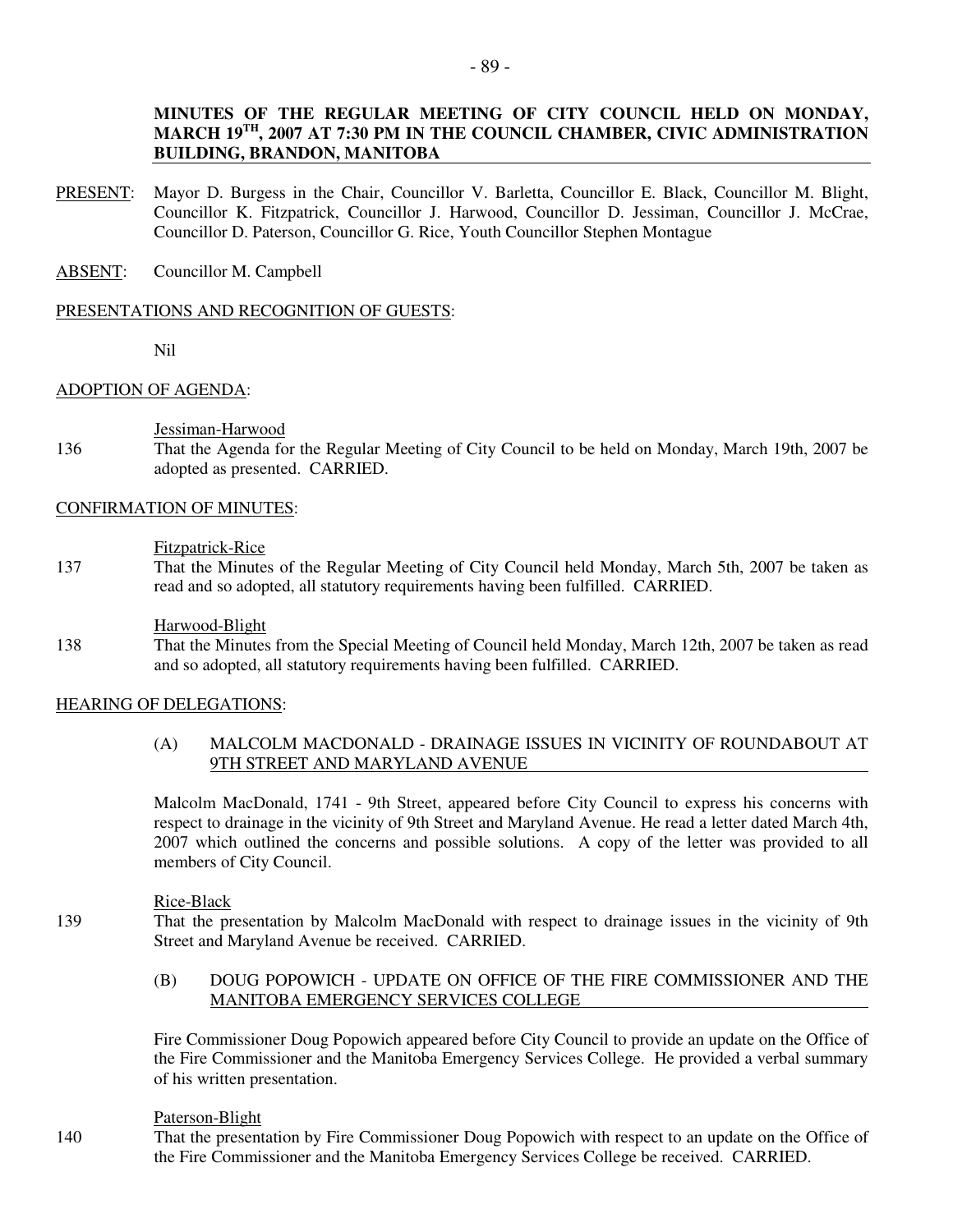## (C) PAM FISHER - SUGGESTIONS FOR USE OF BIA FUNDS

Pam Fisher appeared before City Council to provide suggestions for the use of the surplus Downtown Brandon Business Improvement Association (BIA) funds. She read a prepared presentation and provided a brief history on the dissolution of the BIA and the collection of the BIA levy. She suggested that the surplus funds be refunded to the levy payer or used by the business owner to enhance their respective business.

Barletta-Harwood

141 That the presentation by Pam Fisher with respect to use of the Downtown Brandon Business Improvement Association funds be referred to the Administration for consideration and subsequent report. CARRIED.

## (D) JIM FARTHING - SUGGESTIONS FOR USE OF BIA FUNDS

Jim Farthing appeared before City Council to provide his suggestions for use of the surplus Downtown Brandon Business Improvement Association funds. He commented that many businesses were operated by tenants and use of the money for store front improvement would benefit only property owners. He requested the money be refunded to the levy payers.

## Paterson-Barletta

142 That the presentation by Jim Farthing with respect to use of the Downtown Brandon Business Improvement Association funds be referred to the Administration for consideration and subsequent report. CARRIED.

## (E) TOM KEEP - WAIVING OF LANDFILL TIPPING FEES IN SUPPORT OF EARTH DAY

Tom Keep appeared before City Council to provide information on Earth Day, April 22nd, 2007 and to request the waiving of landfill tipping fees in support of that Day.

## McCrae-Harwood

143 That the presentation by Tom Keep with respect to waiving landfill tipping fees in support of Earth Day be referred to the Administration for consideration and subsequent report. CARRIED.

## PUBLIC HEARINGS:

Nil

## COMMUNICATION & PETITIONS:

Nil

## COMMITTEE REPORTS:

(A) AUDIT AND FINANCE COMMITTEE REPORT - FEBRUARY 20TH, 2007

Considered was the report from the Audit and Finance Committee of its meeting held February 20th, 2007.

## Paterson-Blight

144 That the Audit and Finance Committee report of its February 20th, 2007 meeting be received. CARRIED.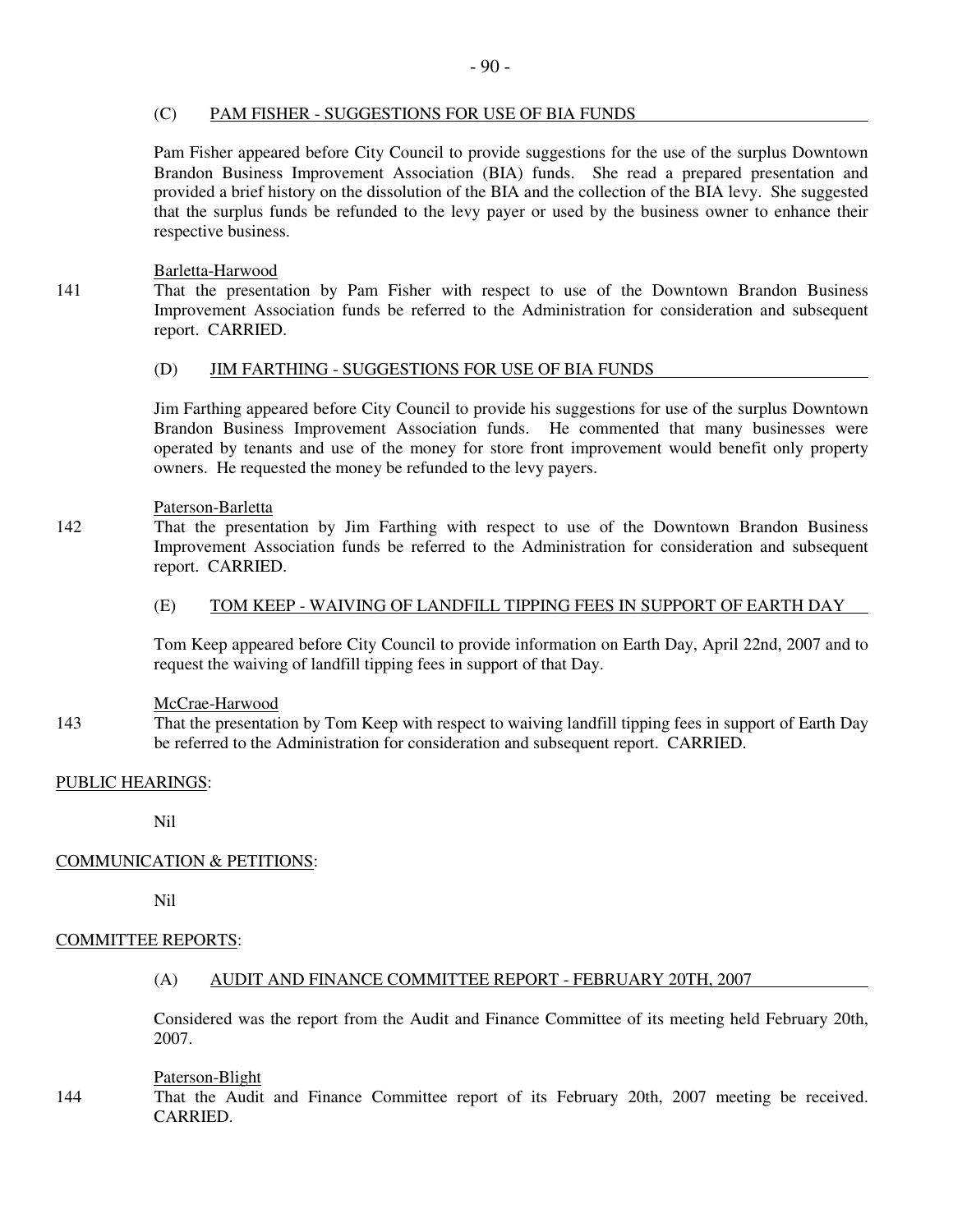Black-Barletta

145 That the 2007 Utility Rate Study and Rate By-law be prepared whereby the declining block structure be collapsed to achieve a flat rate structure by 2012. CARRIED.

## Blight-Fitzpatrick

146 That the necessary by-law amendments be prepared to allow the monthly adding of utility bill arrears to taxes. CARRIED.

## McCrae-Fitzpatrick

147 That the necessary by-law amendments be prepared to allow the monthly electronic billing and payment of utility bills. CARRIED.

## (B) POVERTY COMMITTEE REPORT - MARCH 13TH, 2007

City Council considered the report from the Poverty Committee of its meeting held March 13th, 2007 with respect to the forums on Solutions To Overcome Poverty.

## Rice-Black

148 That the Poverty Committee report of its meeting held March 13th, 2007 regarding the Solutions to Overcome Poverty Public Forum be received. CARRIED.

## (C) KEYSTONE CENTRE BOARD OF DIRECTORS MEETING VERBAL REPORT MARCH 19TH, 2007

 Brandon, Manitoba March 19th, 2007

Mayor and Council City of Brandon

Councillor Fitzpatrick provided a verbal report on the recent Keystone Centre Board of Directors Meeting. He advised that a review of the budget showed a favorable position at this time, however this could change dependent on the outcome of the assessment appeal of the CanadInn. He reported on funding alternatives, such as naming rights, and stated that there were numerous events scheduled in the near future. He concluded his report with an update on the renovations planned for the main concourse.

## Black-Harwood

149 That the verbal report by Councillor Fitzpatrick with respect to the Keystone Centre Board of Directors meeting be received. CARRIED.

## ENQUIRIES:

## (92) YELLOW RIBBON CAMPAIGN

Councillor Paterson advised that he had received a call regarding the yellow ribbons placed throughout the City to welcome the troops home to Canadian Forces Base Shilo. He noted that the caller supported the campaign but questioned the length of time the ribbons were left up afterwards. He enquired as to the City policy on this issue.

His Worship the Mayor agreed to take this matter under advisement.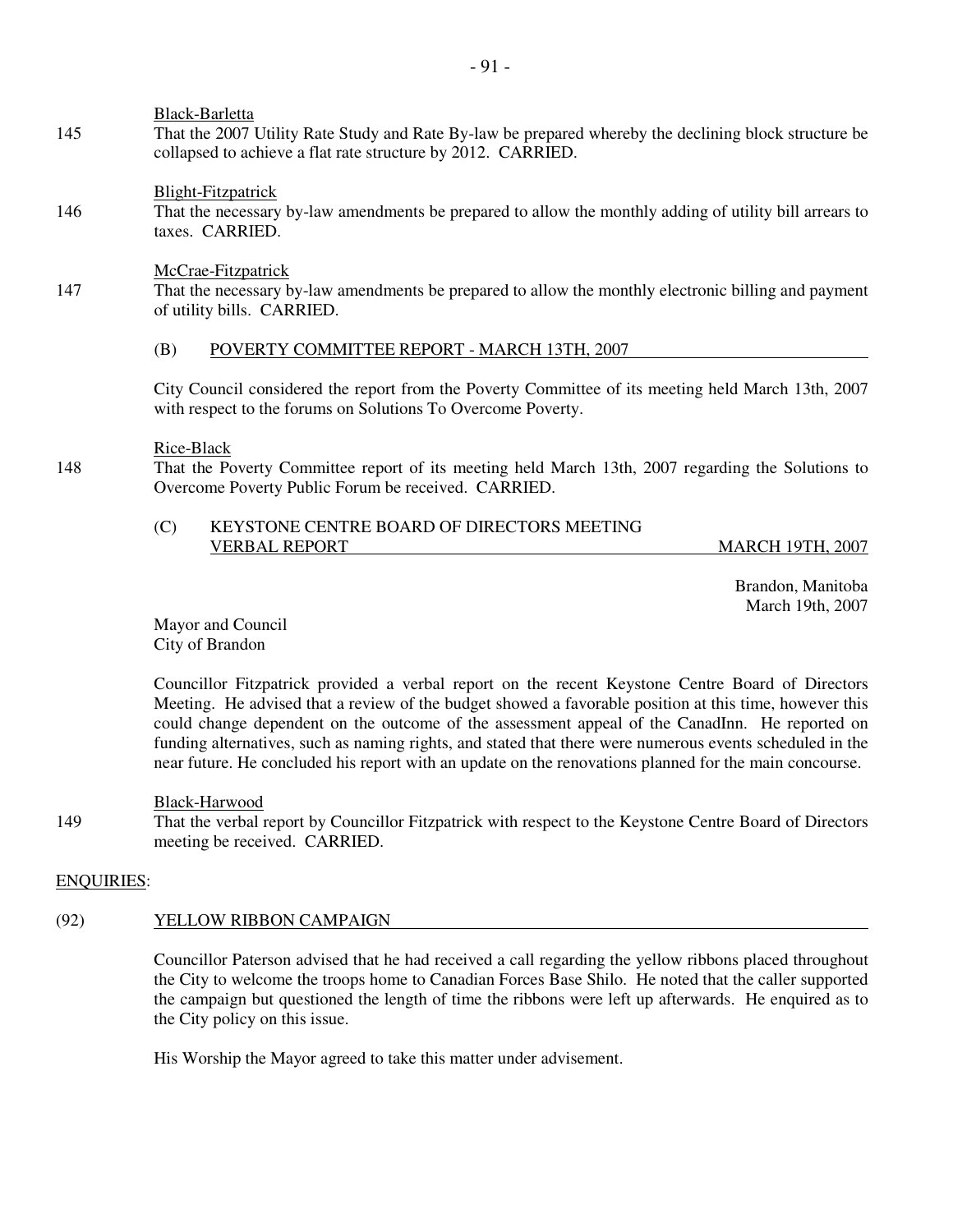#### (93) SPRING FLOOD RISK

Councillor Paterson enquired as to the risk of flooding in the City of Brandon and surrounding area and requested a report on the issue at the April 2nd, 2007 City Council meeting.

His Worship the Mayor agreed to take this matter under advisement.

#### (94) C4 COMMITTEE

Councillor Paterson referred to a C4 Committee report which he had distributed to City Council prior to the meeting. He noted that because said Committee was not a committee of Council, the method of reporting to members of Council were limited and enquired what the process would be to have the Committee deemed one of Council.

His Worship the Mayor advised that a motion of Council would be required for the C4 Committee to be named a committee of Council.

#### (95) 2007 TENDER PROCESS

Councillor Rice referred to a previous enquiry in regards to when City tenders for construction were issued. He noted with his previous enquiry that he had suggested tenders go out earlier so as to avoid contractors being booked up and unable to tender for City projects. He enquired whether or not the tender process had been changed for 2007.

His Worship the Mayor agreed to take this matter under advisement.

## (96) CHANGES TO WORKPLACE SAFETY AND HEALTH REGULATIONS

Councillor Rice referred to upcoming changes to Workplace Safety and Health Regulations and enquired whether or not the City of Brandon's safety and health committees were aware of and prepared for said changes.

At the request of the Chair, the City Manager responded that all of the City's joint safety and health committees were aware of the upcoming changes and implementation plans were underway.

# (97) VICTORIA AVENUE POTHOLES

Councillor McCrae referred to the number of potholes along Victoria Avenue and enquired as to when improvements were expected.

At the request of the Chair, the General Manager of Operational Services advised that crews were out daily working on potholes but they were only able to do temporary fixes until the asphalt plant starts operating in early May. She further advised that concerned citizens could call 729-2285 to report potholes and crews would be dispatched as soon as possible.

## (98) 18TH STREET AND RICHMOND AVENUE

Councillor Fitzpatrick noted that the repairs to the intersection at 18th Street and Richmond Avenue, completed in the fall, seemed to have failed and he enquired whether or not there were plans to fix this intersection yet again.

At the request of the Chair, the General Manager of Operational Services responded that the Province of Manitoba had been made aware of these problems and intended to rectify the problems in the near future.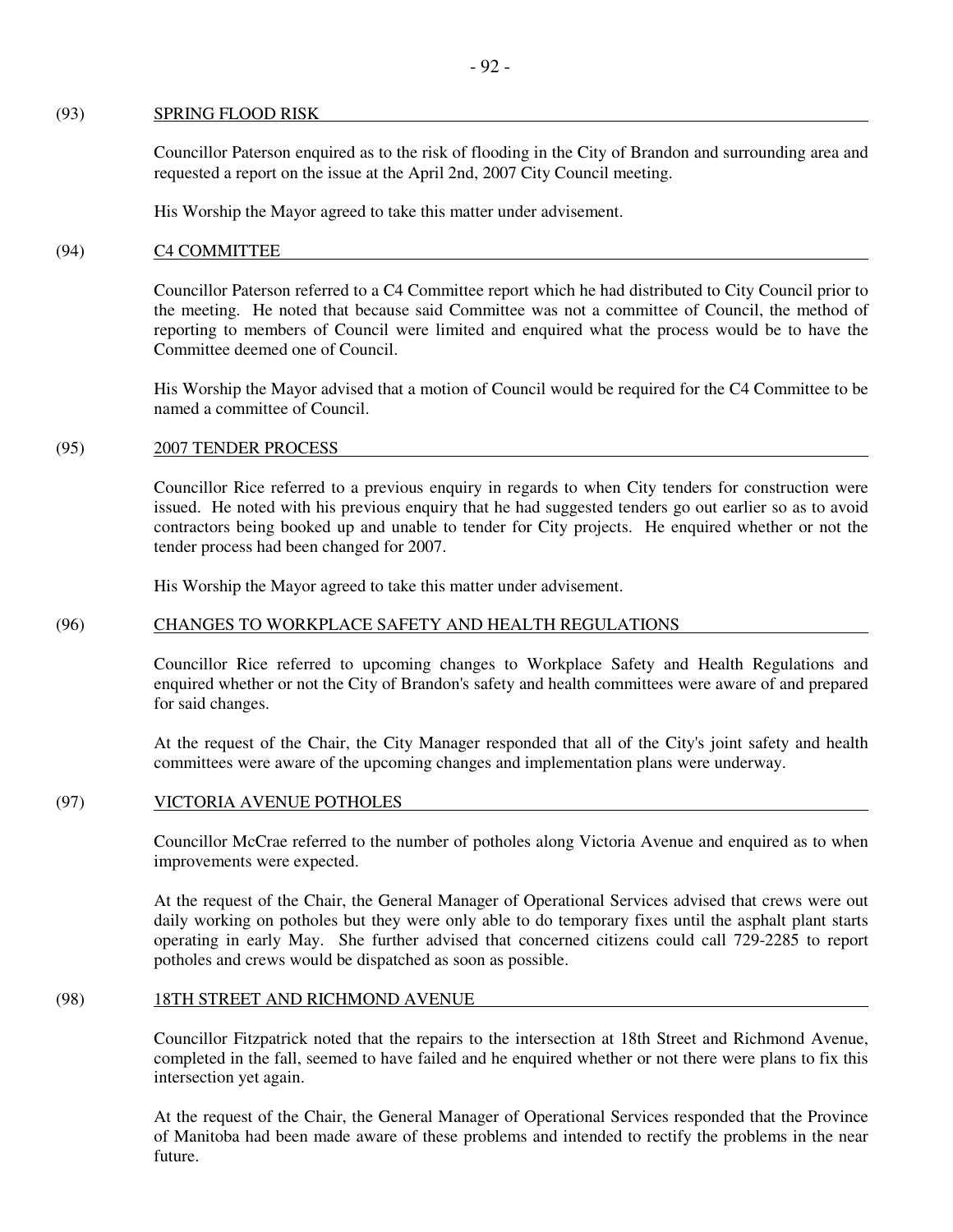## (99) WHEAT CITY CURLING CLUB

Councillor Fitzpatrick referred to the uncertainty around the Wheat City Curling Club this winter and enquired whether or not this issue had been remedied for the next curling season.

At the request of the Chair, the General Manager of Operational Services advised that with the approval of the new City of Brandon Recreation Facilities Master Plan, long term lease or sale of the facility would be considered. She further advised that the public and City Council would be kept informed on this issue.

## (100) DOWNTOWN BRANDON BUSINESS IMPROVEMENT AREA (BIA) FUNDS

Councillor Fitzpatrick referred to two presentations made earlier in the meeting from downtown business owners with respect to the disbursement of the BIA funds and enquired whether or not a list of the affected businesses and the amounts they may be entitled to existed and, if so, could City Councillors be provided with a copy.

His Worship the Mayor advised that such a list had been compiled and a copy of same would be provided to all members of City Council.

## (101) DRAINAGE STUDY UPDATE

Councillor Jessiman noted that he had received numerous phone calls from area residents enquiring as to plans to rectify drainage problems. He enquired whether or not repairs to the area of 1st Street and Richmond Avenue were still expected in the near future and suggested an update on the results of the overall drainage study would be beneficial.

His Worship the Mayor agreed to take this matter under advisement.

## (102) MID-ASSINIBOINE CONSERVATION DISTRICT - CITY MEMBERSHIP

Councillor Black referred to the City of Brandon's application to become a member of the Mid-Assiniboine Conservation District. He noted that it the application process appeared quite long and enquired if an update could be provided.

His Worship the Mayor agreed to take this matter under advisement.

## (103) WINTER WATER LINE FREEZE-UPS

Councillor Black referred to City residents who were forced to cope with the threat of frozen water lines in the cold winter months due to the fact that the water lines were so close to the surface. He further noted that these residents were required to keep their water running constantly during the winter months to avoid freeze-ups and enquired as to the pricing formula applied to those situations.

His Worship the Mayor agreed to take this matter under advisement.

## (104) BICYCLE AND WALKING PATHS VERSUS SIDEWALKS

Councillor Black referred to previous discussions in regards to replacing some existing sidewalks with bicycle or walking paths in the core area of the City. He noted that it was easier to clear the bicycle or walking paths with the existing equipment and enquired whether or not replacing the sidewalks would be beneficial for maintenance purposes.

His Worship the Mayor agreed to take this matter under advisement.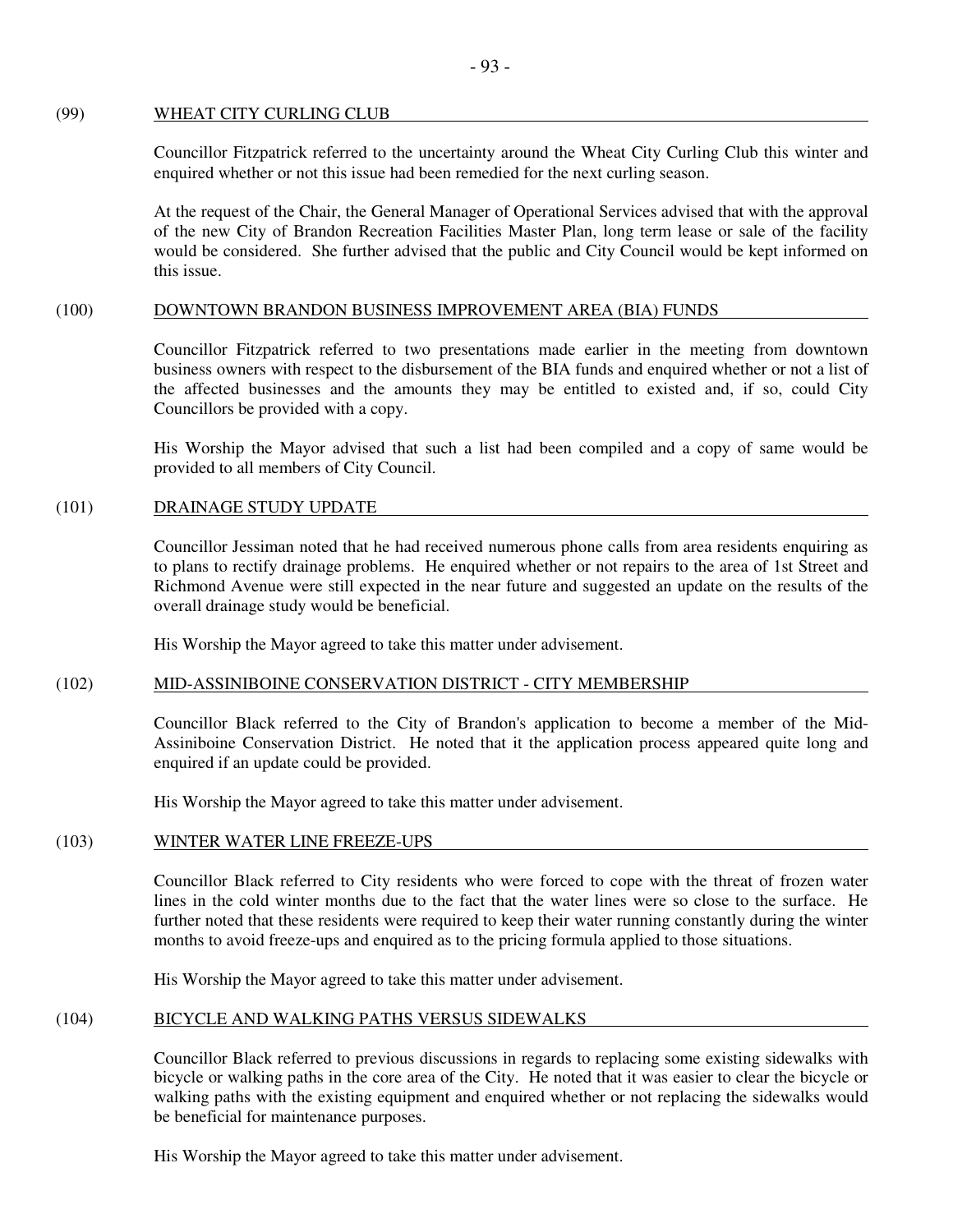## ANNOUNCEMENTS:

## C4 ENVIRONMENTAL COMMITTEE REPORT

Councillor Paterson announced that he had placed a report on e-waste from the C4 Environmental Committee on the Councillors' desks prior to tonight's meeting and advised he intended to discuss same later in the meeting under the Order of Notice of Motions.

## TREATY LAND ENTITLEMENT SEMINAR

Councillor Paterson announced that he had been pleased to attend, on behalf of His Worship the Mayor and City Council, the Treaty Land Entitlement Seminar held at the Keystone Centre on Tuesday, March 13th, 2007. He advised that the seminar had been put on by the Federation of Canadian Municipalities to assist Manitoba rural municipalities and cities in understanding the issues of treaty land entitlement in the rural areas and urban reserves in the cities. He noted it had been a very informative seminar and advised that he had left some reading material as well as a DVD with the City Clerk and encouraged any interested Council members to peruse same.

## GUINNESS BOOK OF WORLD RECORDS 40 HOUR CURLING GAME

Councillor Paterson announced that he, as well as His Worship the Mayor, had attended the 40 hour curling game put on by Kevin Martin at the Wheat City Curling Club on the weekend. He noted that a good time was had by all and congratulated the curlers on their successful bid to get into the Guinness Book of World Records.

## VINCENT MASSEY HIGH SCHOOL - PRESENTATION

Councillor Blight referred to a previous motion of City Council whereby Councillors were encouraged to become more involved with local schools and community groups to enlighten them on local issues. He announced that he had been pleased to speak to the Grade 12 Class at Vincent Massey High School on Tuesday, March 13th, 2007.

## VINCENT MASSEY HIGH SCHOOL - 125TH BIRTHDAY CELEBRATIONS PRESENTATION

Councillor Harwood announced that he been pleased to speak to the Technical Communications English Class at Vincent Massey High School on Monday, March 12th, 2007 with regard to the upcoming City of Brandon 125th Birthday Celebrations.

## ACCOLADES TO THE PROPERTY AND TRAFFIC CO-ORDINATOR

Councillor Harwood thanked the City of Brandon Property and Traffic Co-ordinator for his response to concerns raised about the pedestrian crosswalk at the corner of 18th Street and Lorne Avenue. He announced that he was pleased to see that signs and flags were to be installed to alert drivers on 18th Street of the upcoming pedestrian crosswalk.

## YOUTH COMMUNITY STRATEGIC PLAN COMMITTEE UPDATE

Youth Councillor Stephen Montague announced that the Youth Committee of the Community Strategic Plan had recently agreed to disperse its youth members onto other Community Strategic Plan committees and noted that they had determined this would be an effective approach to integrating youth into all aspects of community planning. He further announced that while the Youth Committee itself was taking a short break from meeting, the Youth Council formed by that Committee would continue to participate in City Council meetings and also that the Committee had some future events planned which City Council would be kept informed of.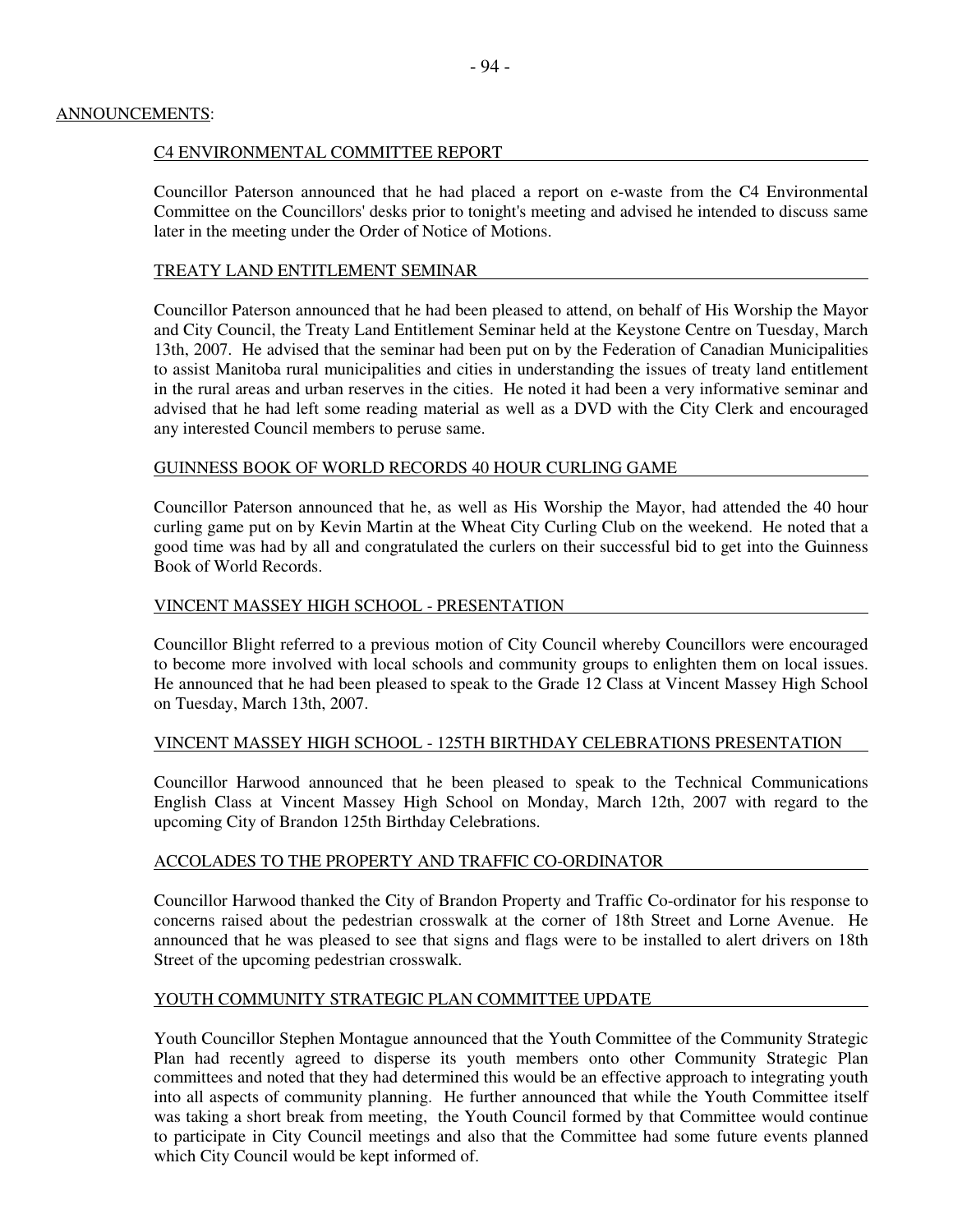## MEETING BETWEEN THE CITY OF BRANDON AND CANADIAN NATIONAL RAILWAY

Councillor Rice announced that he and the City of Brandon Emergency Co-ordinator had met with the Canadian National Railway Government Relations Regional Director to discuss concerns of both parties. He stated that it had been a very beneficial meeting and he thanked Mr. Brian Kayes, City of Brandon Emergency Co-ordinator, for arranging the meeting.

## FEDERAL BUDGET IMPACT - WASTEWATER TREATMENT FACILITY

His Worship the Mayor announced that following today's Federal Government budget announcements, the City of Brandon would be moving forward with a request for Federal Government funding assistance for the new wastewater treatment facility.

## ACCOLADES TO BRANDON UNIVERSITY BOBCATS

His Worship the Mayor extended congratulations to the Brandon University Bobcats Men's Basketball Team for making it to the national championship finals and noted that the Bobcats continually give us reason to be proud of them.

## ACCOLADES TO ISRAEL IDONIJE

His Worship the Mayor extended a thank-you and congratulations to Israel Idonije who participated as a member of the Chicago Bears in the Superbowl Game. He further thanked Premier Doer for his assistance in the induction of Mr. Idonije into the Order of the Buffalo Hunt at a ceremony held in Brandon on March 15th, 2007. He stated that he was pleased to have this great honour bestowed on a citizen of Brandon, whom we are all very proud of.

## GENERAL BUSINESS:

## (A) THE BRANDON EMERGENCY PLAN

Submitted for consideration was a report from the Emergency Co-ordinator dated March 13th, 2007 with respect to the above.

## Rice-Jessiman

150 That the Brandon Emergency Plan dated March 2007 be adopted. CARRIED.

## (B) DRAINAGE IN THE NORTH HILL AREA

Considered was a report from the Planning Department of Development Services dated March 7th, 2007 with respect to the above.

## Paterson-Fitzpatrick

151 That upgrades to the existing drainage infrastructure for the North Hill be an increased priority, especially in the areas of 18th Street and Braecrest Drive and 1st Street and Braecrest Drive. CARRIED.

## (C) PROPOSAL TO SUBDIVIDE 1501 BRAECREST DRIVE (TINES O/B/O BRADLEY SAND AND GRAVEL)

City Council considered a report from the Planning Department of Development Services dated March 7th, 2007 with respect to the above.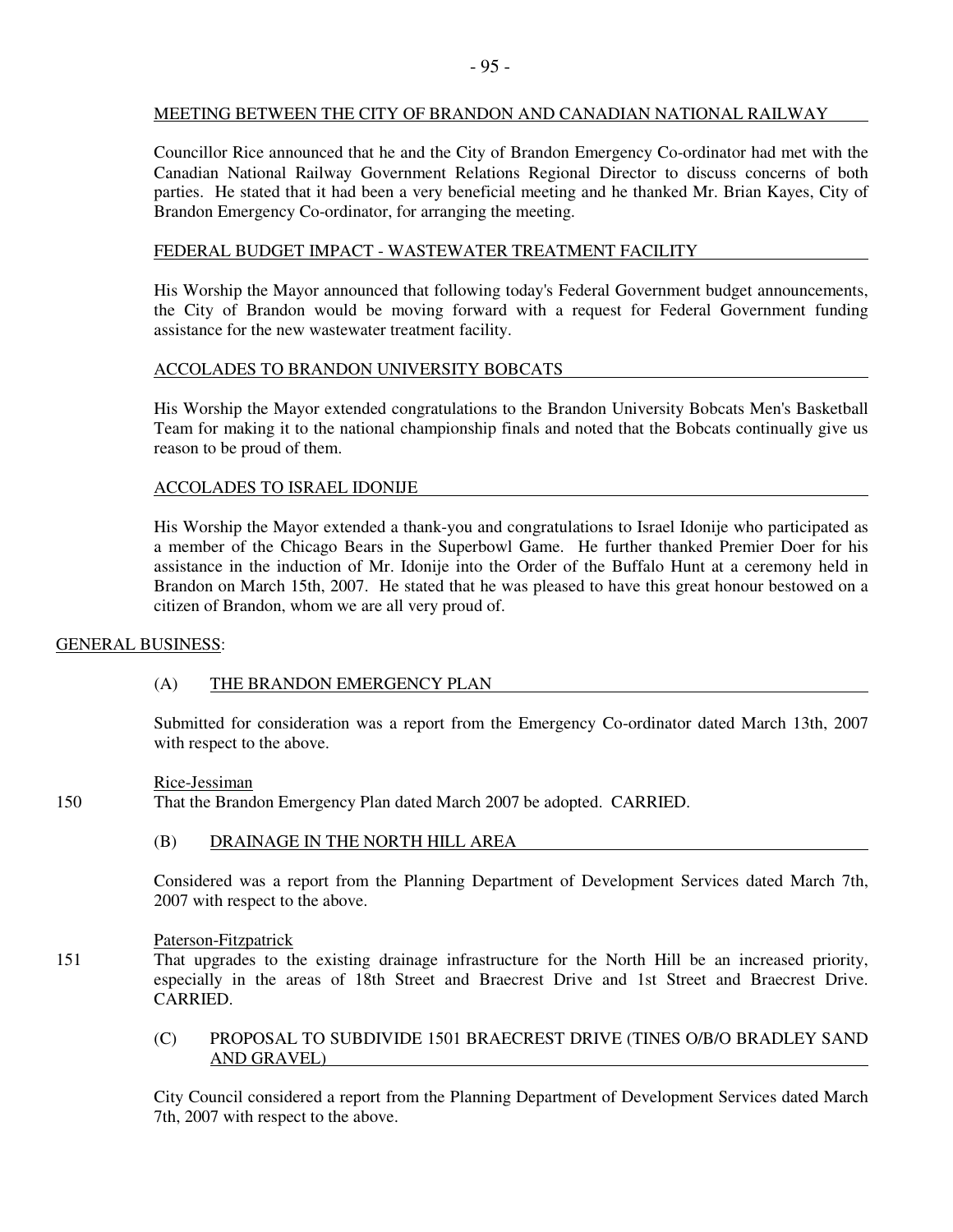## Paterson-Fitzpatrick

152 That the application of Peter Tines on behalf of the owner, Bradley Sand and Gravel, to subdivide 1501 Braecrest Drive (Plan of Survey 863 BLTO Exc Wly 125 Feet Perp SW 1/4 35-10-19 WPM) to create two (2) lots and a public road in the DR Development Reserve Zone to accommodate future residential condominiums, life lease condominiums and seniors assisted living be approved, subject to the following conditions:

- 1) the City of Brandon Planning Department receiving a true copy of a zoning amendment by-law rezoning the said property from DR Development Reserve Zone to RHD Residential High Density Multiple Family Zone;
- 2) confirmation from the Senior Building Inspector to the City of Brandon Planning Department that the issues pertaining to site access with respect to applicable building and fire codes have been resolved to the Senior Building Inspector's satisfaction;
- 3) the owner or successor entering into a development agreement with the City of Brandon as attached to the report to the Planning Commission dated February 14, 2007;
- 4) the applicant submitting a drainage plan, prepared by a qualified expert, to Manitoba Infrastructure and Transportation indicating how the said property will be drained, the impact that the additional runoff will have on the highway facility (if any), and what revisions will have to be made to the existing system to accommodate any additional runoff;
- 5) the applicant submitting a payment of \$26,460.00 to the Brandon School Division pursuant to Part 8, s. 136(1) of the Planning Act; and
- 6) the applicant submitting to the Planning Department an engineering report relating to drainage of the site, such report to compare pre- and post-development site drainage and establishing control mechanism to ensure no further rate of run-off water generated from the site after development in comparison to the site in its present condition. CARRIED.
- (D) PROPOSAL TO SUBDIVIDE 1215 PATRICIA AVENUE (BLANCHARD O/B/O BLANCHARD AND LALUK)

City Council considered a report from the Planning Department of Development Services dated March 6th, 2007 with respect to the above.

## Rice-Blight

153 That the application of Kevin Blanchard on behalf of the owner, Kevin Blanchard and Delores Laluk, to subdivide 1215 Patricia Avenue (Southerly 54.86m (180') and Easterly 24.39m (80') of Parcel B, Plan 40470 BLTO) be approved subject to:

- 1) confirmation to the City of Brandon Planning Department that a variation order has been granted to reduce the minimum required rear yard from 7.6m (24.93') in the RSF Residential Single Family Zone for the lot to be created; and
- 2) confirmation from the Senior Building Inspector to the City of Brandon Planning Department that the issue pertaining to fire department access has been resolved to the Senior Building Inspector's satisfaction. CARRIED.

## (E) BRANDON TRANSIT OPERATING STRATEGY

Submitted for consideration was a report from the Manager of Transportation dated March 7th, 2007 with respect to the above.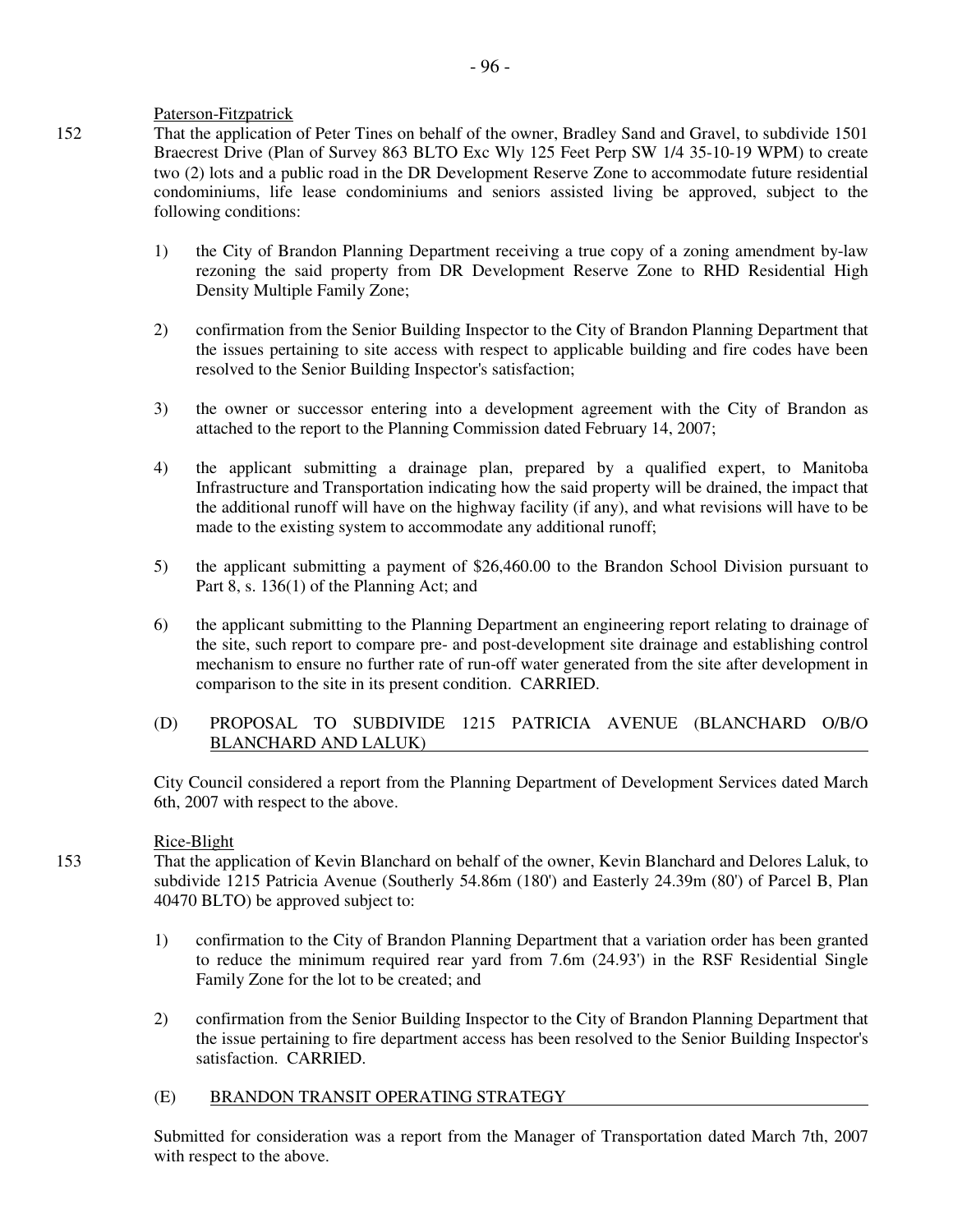Black-Fitzpatrick

154 That the Brandon Transit Operating Strategy dated March 2007 be approved. CARRIED.

## (F) TRANSIT SERVICE EXTENSION PROPOSAL

City Council considered a report from the Manager of Transportation dated March 8th, 2007 with respect to the above.

## Black-Fitzpatrick

155 That upon confirmation of Federal Government funding to cover increased operating costs, the hours of operation for Regular and Handi Transit service be extended to operate from 6:00 a.m. to midnight, Monday through Saturday;

> and further, that Handi Transit Service be extended to operate from 9 a.m. to 5 p.m. on Sundays and Statutory Holidays;

> and further, that an additional two hours of peak demand service be provided as part of the Handi Transit service. CARRIED.

> Prior to voting on the above, it was suggested that a tracking mechanism be put in place to monitor usage.

## (G) ADOPTION OF 2007 FINANCIAL PLAN

Submitted for consideration was a report from the General Manager of Corporate Services dated March 19th, 2007 with respect to the above.

## Paterson-Blight

156 WHEREAS Section 162 of The Municipal Act requires each municipality to adopt a financial plan for each fiscal year in a form approved by the Minister of Intergovernmental Affairs and consisting of:

- a) an operating budget;
- b) a capital budget;
- c) an estimate of operating revenue and expenditures for the following fiscal year; and
- d) a five year capital expenditure program;

AND WHEREAS the Council of The City of Brandon has prepared such a financial plan;

 NOW THEREFORE BE IT RESOLVED that the 2007 Financial Plan of The City of Brandon dated March 14, 2007, as set out in the form approved by the Minister, be adopted, and that the said operating and capital estimates in the plan shall be incorporated in and form part of the 2007 Tax Levy By-law;

 AND FURTHER, that a copy of the Financial Plan for the fiscal year 2007 be filed with the Minister of Intergovernmental Affairs pursuant to said Act. CARRIED.

## (H) SHELLMOUTH RESERVOIR REGULATION LIAISON COMMITTEE

Considered was a report from the General Manger of Development Services dated March 5th, 2007 with respect to the above.

## McCrae-Black

157 That Manitoba Water Stewardship be advised that the City of Brandon wishes to confirm its desire to remain an active member of Shellmouth Reservoir Regulation Liaison Committee with representation supplied by the City of Brandon Development Services Division;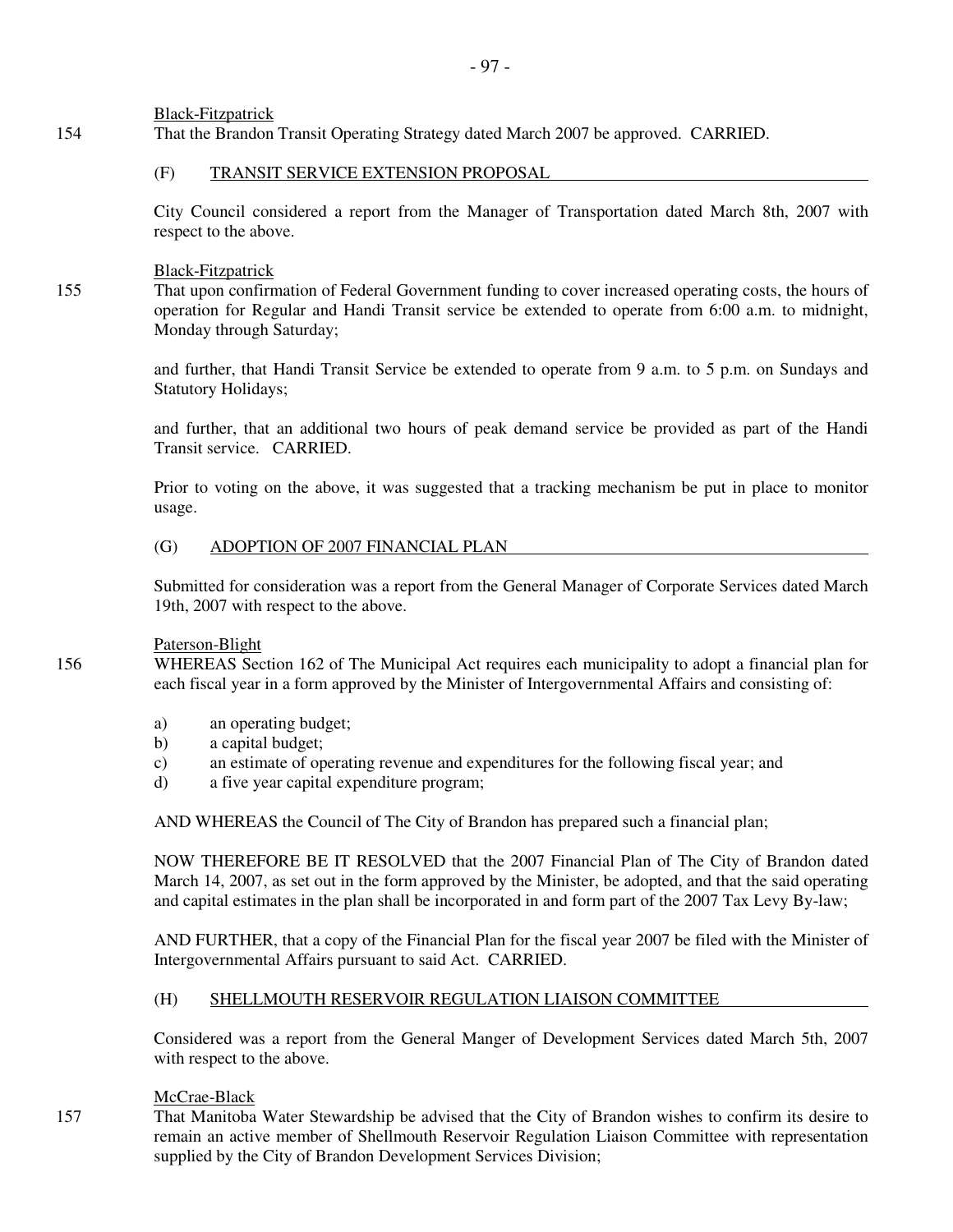and further that said membership apply until the City of Brandon becomes a member of a Conservation District. CARRIED.

## (I) 2007 GRANT-IN-AID REQUEST

City Council considered a report from the General Manager of Development Services dated February 27th, 2007 with respect to the above.

## Harwood-Blight

158 That the Manitoba Department of Infrastructure and Transportation be advised that the City of Brandon intends to proceed with the milling and paving of 13th Street from Park Avenue to Richmond Avenue and the 500 and 600 Blocks of Dennis Street;

> and further, that a grant in the amount of \$93,870 be requested from the Manitoba Department of Infrastructure and Transportation under the 2007 Grant-In-Aid Program. CARRIED.

## (J) COMMITTEE TO PREPARE A PLAN REGARDING ESTABLISHMENT OF A GENERAL MUSEUM - COUNCILLOR BLACK

Submitted for consideration was a report from Councillor E. Black dated March 6th, 2007 with respect to the above in accordance with his notice of motion filed at the March 5th, 2007 meeting of City Council.

## Black-McCrae

159 That a City Council committee be established to prepare a plan for the formation of a general museum that would include an evaluation of potential sites, estimate of capital costs, identification of funding sources and a detailed plan for the ongoing operation of the museum, as well as an assessment of the possibility of including within the museum, a community archives;

> and further, that the Committee include a Councillor from the Brandon Municipal Heritage Committee and two other Councillors and at least three citizen representatives;

> and further, that the Committee submit a report on its progress to City Council by October 31st, 2007 and a final report prior to budget deliberations for 2008. CARRIED.

## AMENDMENT

## Barletta-Rice

160 That the above motion be amended by deleting in the second subparagraph the words: "and two other Councillors" and substituting therefor the words: "two other Councillors, one youth member". LOST.

## (K) TENDER NO. 21/07 - WASTEWATER BIOSOLIDS FARMLAND PROGRAM

Considered was a report from the General Manager of Development Services dated March 9th, 2007 with respect to the above.

## Fitzpatrick-Blight

161 That the bid received from Assiniboine Injectors Ltd. for the Wastewater Biosolids Farmland Program at a cost of \$529,867 be accepted. CARRIED.

# (L) PROPOSED DEVELOPMENT PLAN AMENDMENT APPLICATION IN RM OF CORNWALLIS (YOGESH GORADIA O/B/O NEIL D. AND CORIANNE CHAPMAN)

Submitted for consideration was a report from the General Manager of Development Services dated March 14th, 2007 with respect to the above.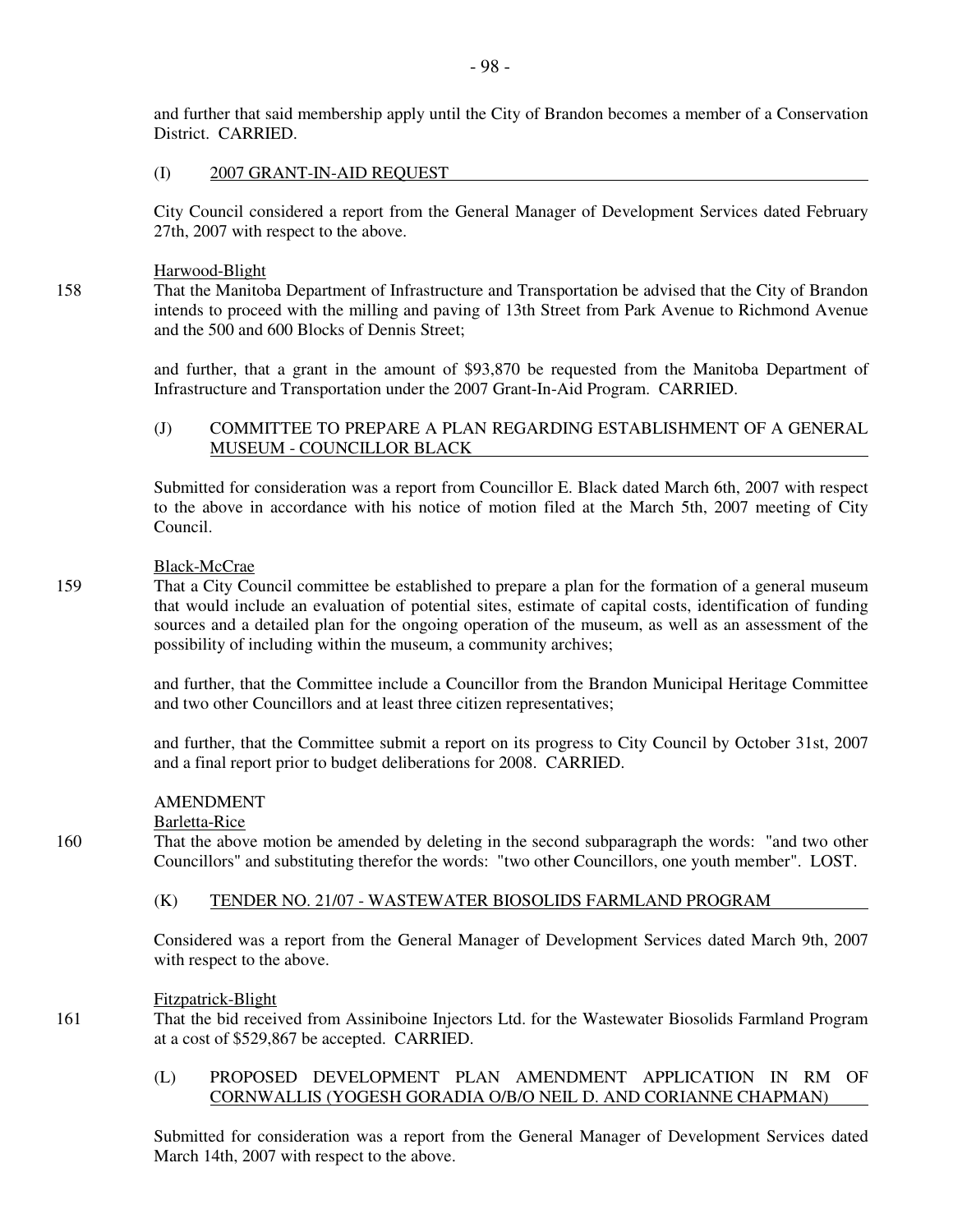## Barletta-Blight

162 That as a result of the issues and concerns outlined in the report of General Manager of Development Services dated March 14th, 2007, the Board of the Brandon and Area Planning District be advised that the Council of the City of Brandon is opposed to the application of Yogesh Goradia on behalf of Neil D. and Corianne Chapman to amend the Brandon and Area Planning District Development Plan to redesignate land located south of Patricia Avenue and west of the Assiniboine Rivers (Part of Sections 2 and 3, Township 10, Range 18 WPM) in the RM of Cornwallis from Agricultural to Rural Settlement Centre. CARRIED AS AMENDED.

## AMENDMENT

## Barletta-Burgess

163 That the above motion be amended by deleting the words: "as a result of the issues and concerns outlined in the report of General Manager of Development Services dated March 14th, 2007" and by adding after the words: "Rural Settlement Centre" the words: "due to the following reasons:

- 1. Within the Planning District, there already exist planned rural settlement centres designated as such and shown on Map #2 of the Plan. Section 2.3 of the Development Plan provides the policies for these residential centres. Section 2.3.3 clearly speaks to expansion of existing rural settlement centres not new ones.
- 2. The proposed development would be better suited for location as an expansion of an existing settlement centre in order to enhance either existing or proposed infrastructure at an existing settlement centre.
- 3. The Fringe Development Policy Area Map #13 indicates that the said lands are located in the area designated for Industrial Expansion. Given that the proposed Rural Settlement Centre is within one mile of existing active heavy industry, chemical manufacturing and storage facilities, the lands should be developed for industrial purposes, not residential." CARRIED.

## BY-LAWS:

NO. 6855 - TO REZONE PROPERTY LOCATED AT 1501 BRAECREST DRIVE FROM DR DEVELOPMENT RESERVE ZONE TO RHD RESIDENTIAL HIGH DENSITY MULTIPLE FAMILY ZONE (TINES O/B/O BRANDLEY SAND AND GRAVEL) 2ND READING AND ABEYANCE OF 3RD READING

> It was noted that this by-law had received first reading at the January 22nd, 2007 meeting of City Council.

## Paterson-Black

164 That By-law No. 6855 to rezone 1501 Braecrest Drive (Plan of Survey 863 BLTO Exc Wly 125 Feet Perp SW 1/4 35-10-19 WPM) from DR Development Reserve to RHD Residential High Density Multiple Family Zone be read a second time;

> and further, that third reading of the by-law be held in abeyance pending the following conditions being included in the development agreement to be made between the City of Brandon and the applicant as a requirement of subdivision approval and said agreement being executed by both parties prior to third reading of the by-law:

> (a) the applicant or his successor seeking approval from Brandon City Council for any change in the use or design of the concept plan deemed to be substantial by the City of Brandon Planning Department; and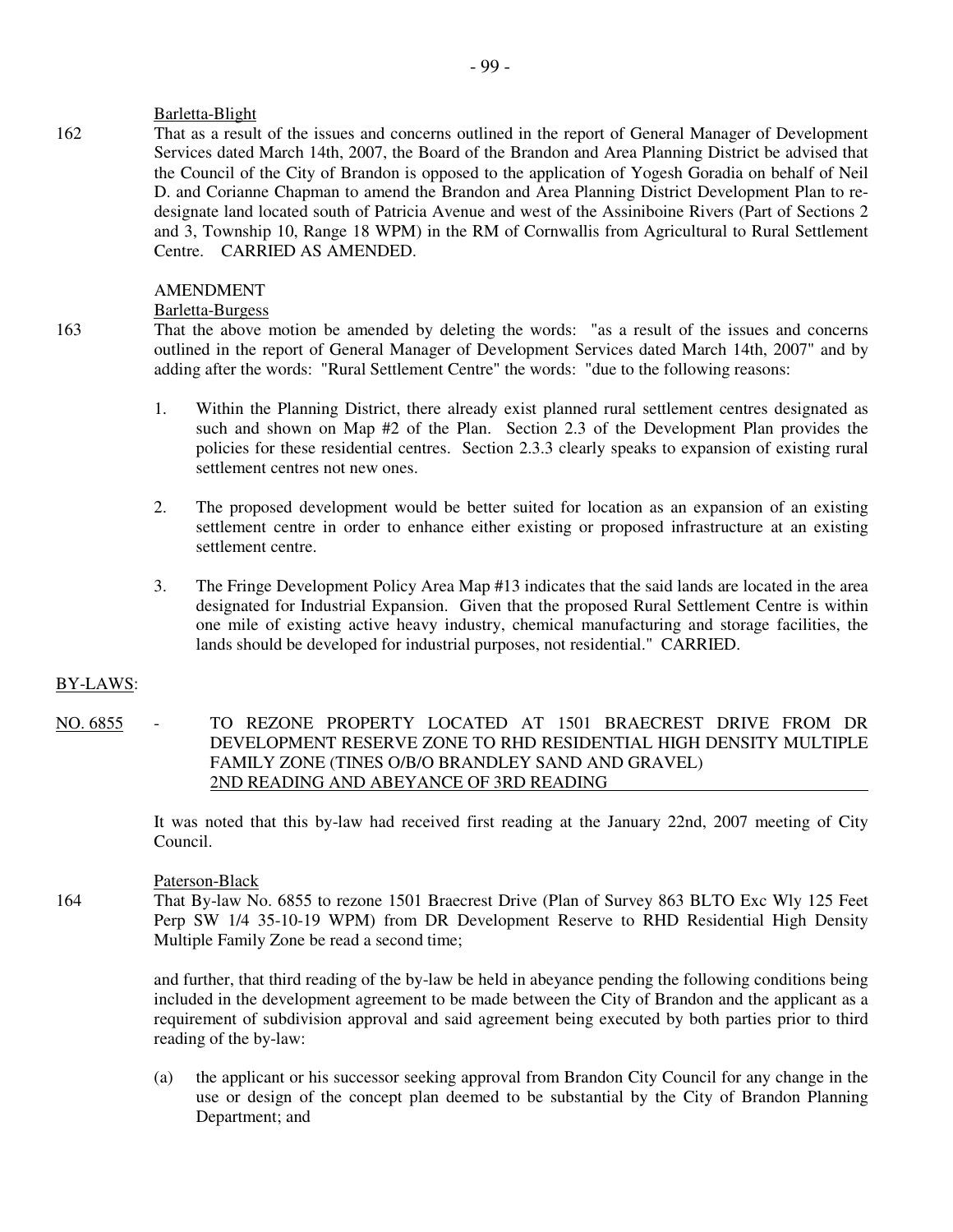(b) the applicant submitting to the Planning Department an engineering report relating to drainage of the site whereby such report shall compare pre- and post-development site drainage and establish control mechanisms to ensure no further rate of run-off water will be generated from the site after development in comparison to the site in its present condition. CARRIED.

NO. 6857 - TO AMEND BY-LAW NO. 6852 (SCHEDULE OF FEES) WITH RESPECT TO FEES CHARGED FOR THE WHEAT CITY GOLF COURSE 2ND AND 3RD READINGS

It was noted that this by-law had received first reading at the March 5th, 2007 meeting of City Council.

## Paterson-Fitzpatrick

165 That By-law No. 6857, to amend Schedule of Fees By-law No. 6852 with respect to fees charged for the Wheat City Golf Course be read a second time. CARRIED.

## Paterson-Fitzpatrick 166 That this by-law be read a third and final time. CARRIED.

In accordance with Section 137 of The Municipal Act, a recorded vote was taken on the motion to give By-law No. 6857 third reading.

## FOR AGAINST

His Worship Mayor Burgess Councillor Barletta Councillor Black Councillor Blight Councillor Fitzpatrick Councillor Harwood Councillor Jessiman Councillor McCrae Councillor Paterson Councillor Rice

## NO. 6858 - 2007 TAX LEVY BY-LAW 1ST READING

Considered was a report from the General Manager of Corporate Services dated March 19th, 2007 with respect to the above.

# Harwood-Black

- 167 That By-law No. 6858 being the 2007 Tax Levy By-law, be read a first time. CARRIED.
- NO. 6859 TO REZONE 25 26TH STREET FROM RLD RESIDENTIAL LOW DENSITY MULTIPLE FAMILY ZONE TO RMD RESIDENTIAL MODERATE DENSITY FAMILY ZONE (5326028 MANITOBA LTD. O/B/O VAN PROPERTIES MANAGEMENT) 1ST READING

City Council considered a report from the Planning Department of Development Services dated March 6th, 2007 with respect to the above.

#### Jessiman-Blight

168 That By-law No. 6859 to rezone property located at 25 - 26th Street (Parcel B, Plan 35917 BLTO) from RLD Residential Low Density Multiple Family Zone to RMD Residential Moderate Density Multiple Family Zone be read a first time. CARRIED.